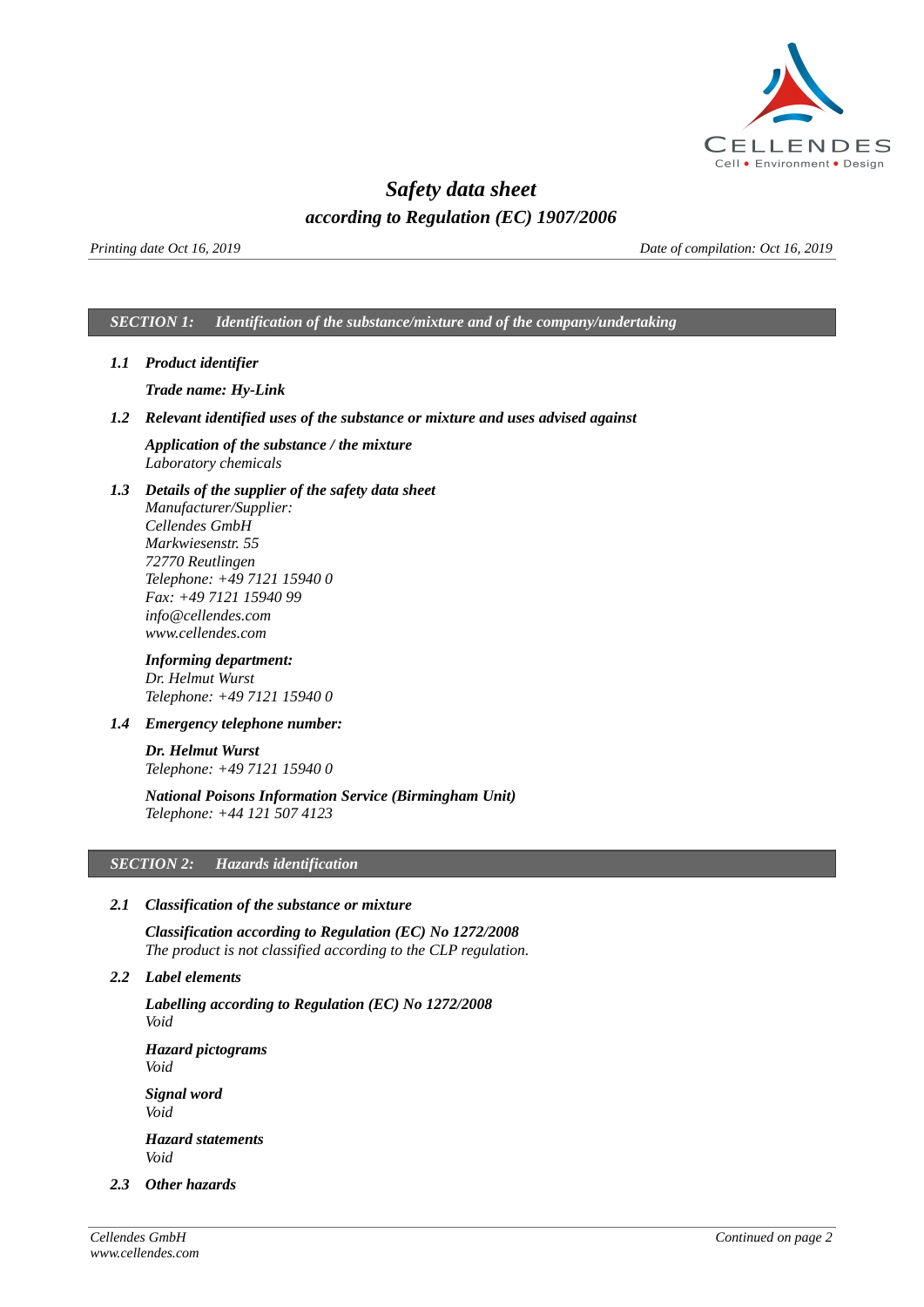*Results of PBT and vPvB assessment PBT: Not applicable vPvB: Not applicable.*

### *SECTION 3: Composition/information on ingredients*

#### *3.1 Substance*

*Description: thiol-modified sodium hyaluronate*

*Dangerous components: Void*

#### *SECTION 4: First aid measures*

### *4.1 Description of first aid measures*

*General information No special measures required.*

#### *After inhalation*

*If breathed in, move person into fresh air. If not breathing, give artificial respiration.*

*After skin contact Instantly wash off with soap and plenty of water.*

*After eye contact Rinse opened eye for several minutes under running water. Then consult doctor.*

*After swallowing Seek immediate medical advice.*

*4.2 Most important symptoms and effects, both acute and delayed No further relevant information available.*

*Information for doctor No particular measures are known - treat according to symptoms.*

*4.3 Indication of any immediate medical attention and special treatment needed No further relevant information available.*

### *SECTION 5: Firefighting measures*

#### *5.1 Extinguishing media*

*Suitable extinguishing agents Use water spray, alcohol resistant foam, dry chemical or carbon dioxide*

*For safety reasons unsuitable extinguishing agents Not applicable*

- *5.2 Special hazards arising from the substance or mixture No further relevant information available.*
- *5.3 Advice for firefighters Wear self-contained breathing apparatus for firefighting, if necessary.*
- *5.4 Further information No data available*

# *SECTION 6: SECTION 6: Accidental release measures*

#### *6.1 Personal precautions, protective equipment and emergency procedures*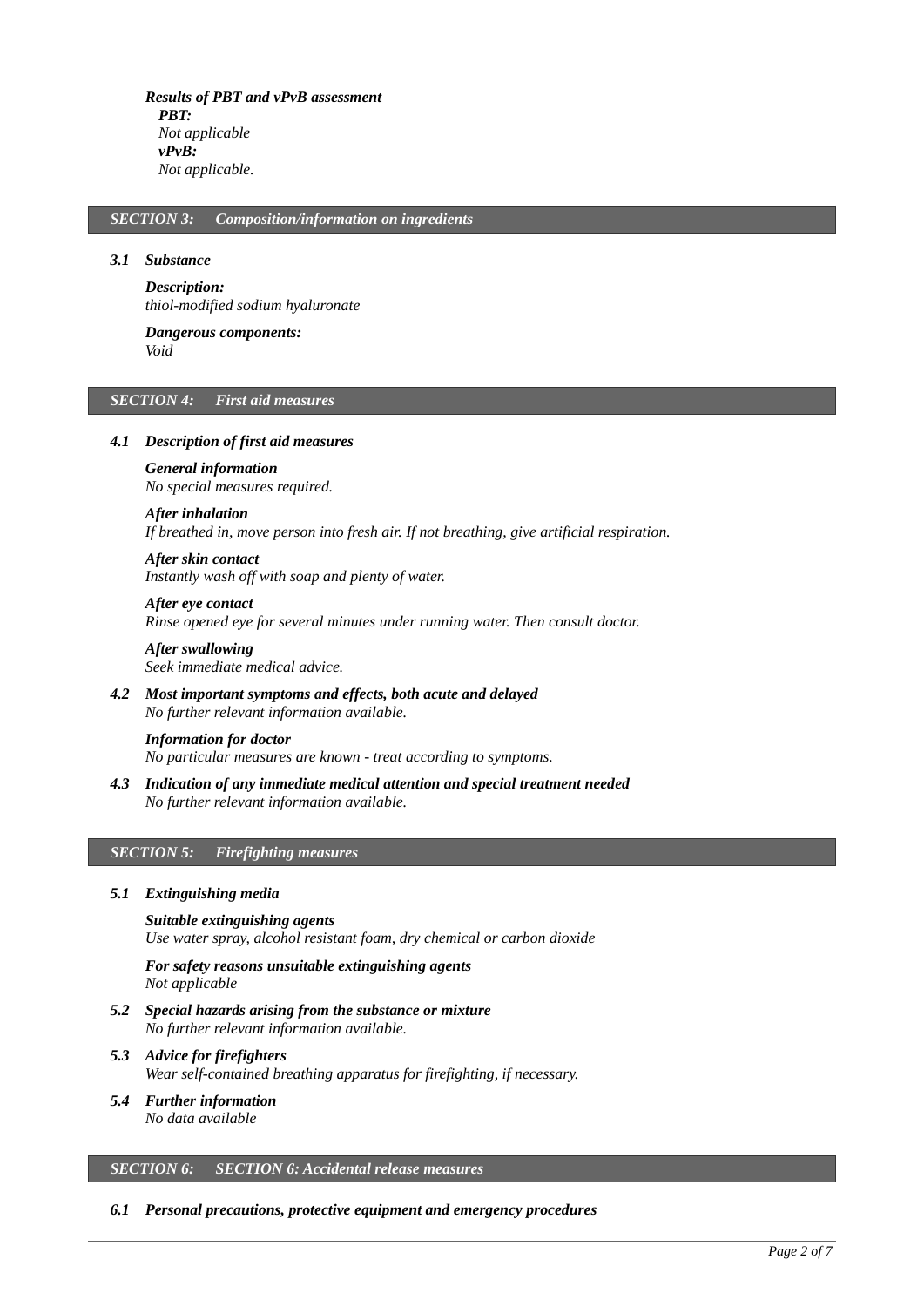*Avoid dust formation. Avoid breathing vapours For personal protection see Section 8*

- *6.2 Environmental precautions: No special measures required.*
- *6.3 Methods and material for containment and cleaning up: Sweep up and shovel. Keep in suitable container for disposal.*
- *6.4 Reference to other sections See Section 13 for information on disposal.*

#### *SECTION 7: Handling and storage*

### *7.1 Precautions for safe handling*

*Provide appropriate exhaust ventilation at places where dust is formed. For precautions see Section 2.2.*

*Information about protection against explosions and fires: No special measures required.*

#### *7.2 Conditions for safe storage, including any incompatibilities*

#### *Storage*

*Requirements to be met by store rooms and containers: ≤2 months: 4°C >2 months: -20°C Information about storage in one common storage facility: Not required. Further information about storage conditions: None. Storage class 13*

#### *7.3 Specific end use(s)*

*No further relevant information available.*

# *SECTION 8: Exposure controls/personal protection*

#### *8.1 Control parameters*

## *Components with workplace control parameters*

*Contains no substances with occupational exposure limit values.*

### *8.2 Exposure controls*

# *Appropriate engineering controls*

*General industrial hygiene practice*

# *Personal protective equipment*

### *General protective and hygienic measures*

*The usual precautionary measures should be adhered to general rules for handling chemicals. Eye/face protection:*

*Use equipment for eye protection tested and approved under appropriate government standards such as NIOSH (US) or EN 166 (EU).*

## *Protection of hands/skin:*

*Handle with gloves. Gloves must be inspected prior to use. Use proper glove removal technique (without touching gloves outer surface) to avoid skin contact with this product. Dispose of contaminated gloves after use in accordance with applicable laws and good laboratory practices. Wash and dry hands. The selected protective gloves have to satisfy the specifications of Regulation (EU) 2016/425 and the standard EN 374 derived from it.*

#### *Body protection: Protective work clothing.*

*Respiratory protection: Not required. Control of environmental exposure*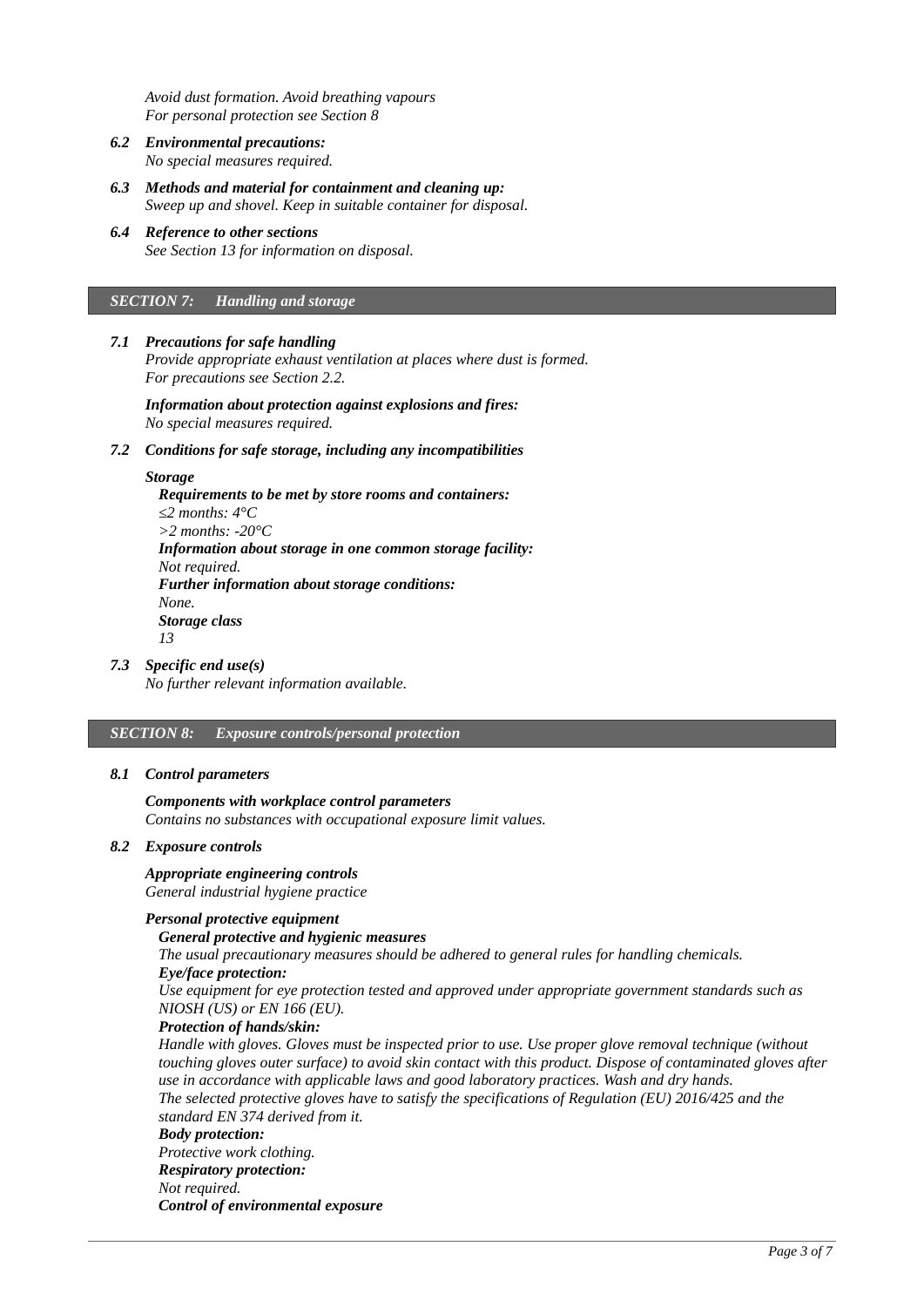# *SECTION 9: Physical and chemical properties*

### *9.1 Information on basic physical and chemical properties*

| <b>General Information</b>                                     |                           |
|----------------------------------------------------------------|---------------------------|
| <i>Appearance:</i>                                             |                           |
| Form:                                                          | Solid                     |
| Colour:                                                        | White                     |
| Odour:                                                         | Not determined            |
| <b>Odour threshold:</b>                                        | Not determined.           |
| pH-value:                                                      | Not applicable            |
| <b>Change in condition</b>                                     |                           |
| Melting point/Melting range:                                   | Not determined            |
| Boiling point/Boiling range:                                   | Not determined            |
| <b>Flash point:</b>                                            | Not determined            |
| <b>Inflammability (solid, gaseous)</b>                         | Not determined            |
| <b>Ignition temperature:</b>                                   |                           |
| <b>Decomposition temperature:</b>                              | Not determined            |
| Self-inflammability:                                           | Not determined            |
| Danger of explosion:                                           | Product is not explosive. |
| Critical values for explosion:                                 |                           |
| Lower:                                                         | Not determined            |
| <b>Upper:</b>                                                  | Not determined.           |
| Vapour pressure at 20 $^{\circ}$ C:                            | Not determined            |
| <b>Density</b>                                                 | Not determined            |
| <b>Relative density</b>                                        | Not determined            |
| <b>Vapour density</b>                                          | Not determined.           |
| <b>Evaporation rate</b>                                        | Not determined            |
| Solubility in / Miscibility with Water:                        | <b>Fully miscible</b>     |
| <b>Partition coefficient (n-octanol/water):</b> Not determined |                           |
| <b>Viscosity:</b>                                              |                           |
| dynamic:                                                       | Not determined            |
| kinematic:                                                     | Not determined            |
|                                                                |                           |

*9.2 Other information*

*No further relevant information available.*

## *SECTION 10: Stability and reactivity*

- *10.1 Reactivity No further relevant information available*
- *10.2 Chemical stability Stable under recommended storage conditions*
- *10.3 Possibility of hazardous reactions No data available*
- *10.4 Conditions to avoid No further relevant information available.*
- *10.5 Incompatible materials: Strong oxidizing agents*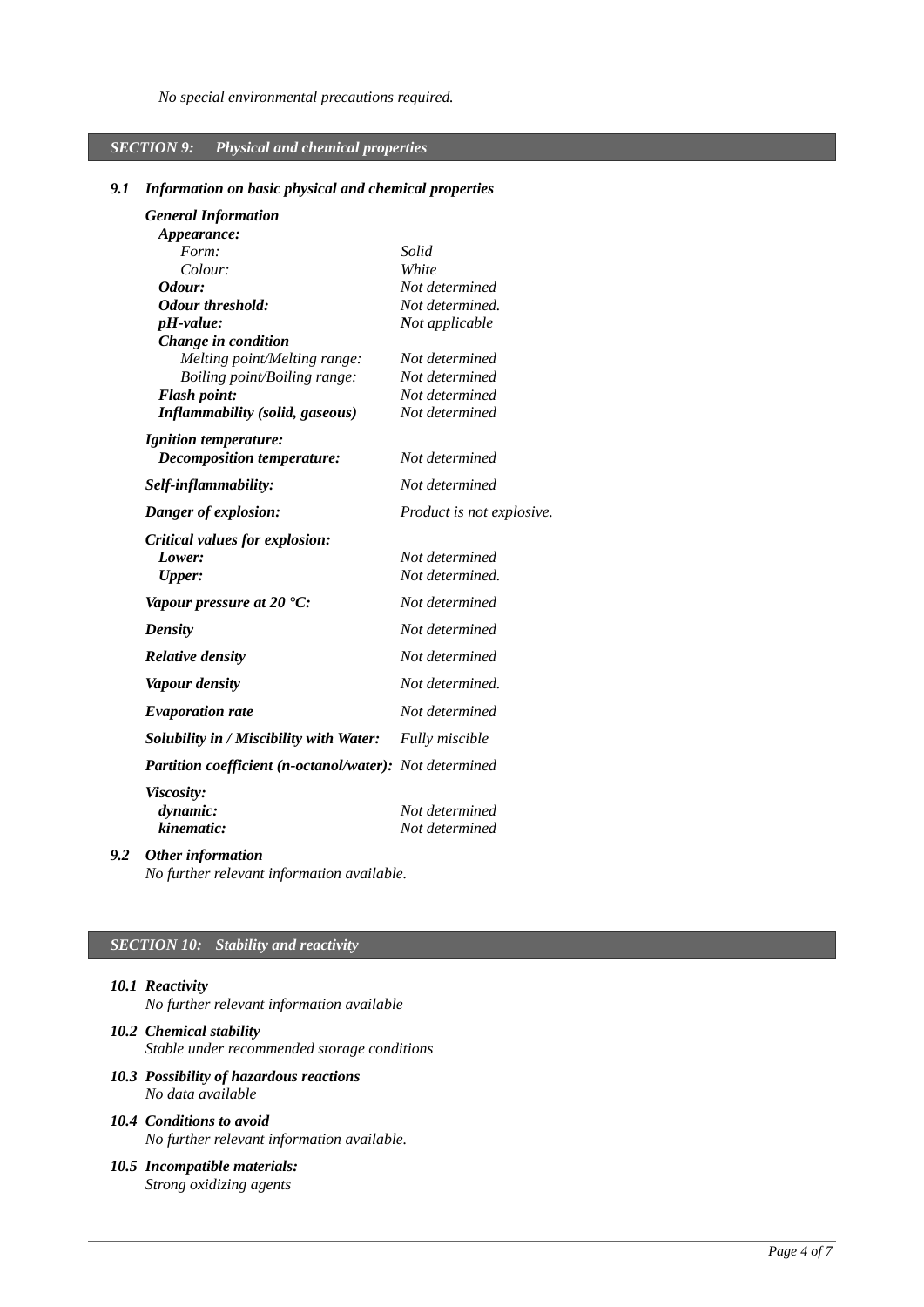#### *10.6 Hazardous decomposition products:*

*Carbon oxides, sulfur oxides.*

*In the event of fire: see Section 5*

### *SECTION 11: Toxicological information*

#### *11.1 Information on toxicological effects*

*Acute toxicity No data available*

*Primary irritant effect: Skin corrosion/irritation No data available Serious eye damage/irritation No data available Respiratory or skin sensitisation No data available*

### *CMR effects (carcinogenity, mutagenicity and toxicity for reproduction)*

*Germ cell mutagenicity No data available Carcinogenicity IARC: No component of this mixture present at levels greater than or equal 0.1% is identified as probable, possible or confirmed human carcinogen by IARC*

*Reproductive toxicity No data available*

*STOT-single exposure No data available*

*STOT-repeated exposure No data available*

*Aspiration hazard No data available*

# *SECTION 12: Ecological information*

# *12.1 Toxicity*

*No data available*

- *12.2 Persistence and degradability No data available*
- *12.3 Bioaccumulative potential No further relevant information available.*

### *12.4 Mobility in soil No further relevant information available.*

### *12.5 Results of PBT and vPvB assessment*

*PBT: Not applicable.*

*vPvB: Not applicable.*

*12.6 Other adverse effects No further relevant information available.*

### *SECTION 13: Disposal considerations*

#### *13.1 Waste treatment methods*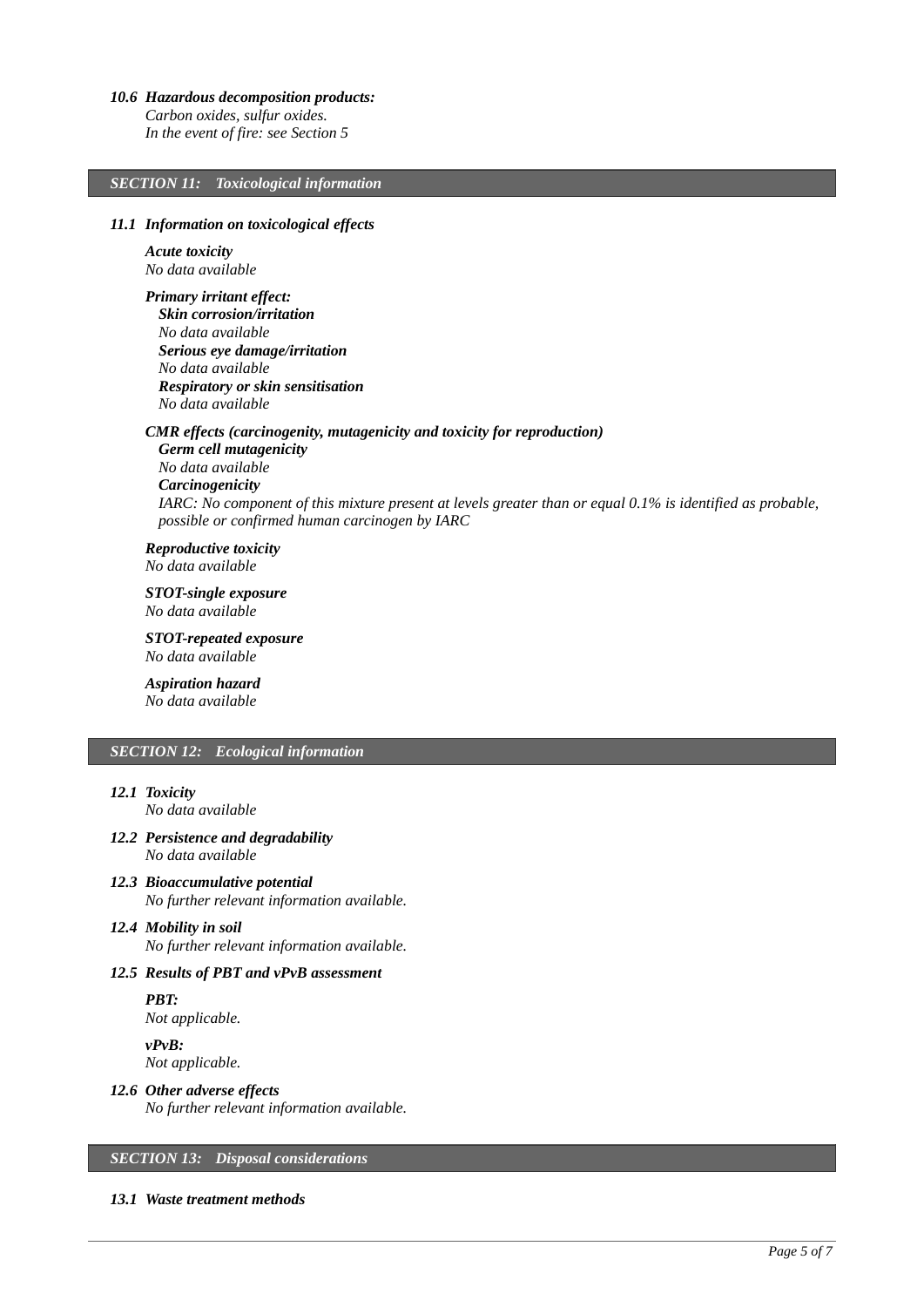#### *Product*

*Offer surplus and non-recyclable solutions to a licenced disposal company*

#### *Contaminated packagings:*

*Disposal must be made according to official regulations.*

# *SECTION 14: Transport information*

#### *14.1 UN-Number*

*ADR, ADN, IMDG, IATA Void*

*14.2 UN proper shipping name*

*ADR, ADN, IMDG, IATA Not dangerous goods*

#### *14.3 Transport hazard class(es)*

*ADR, ADN, IMDG, IATA Class Void*

#### *14.4 Packing group*

*ADR, IMDG, IATA Void*

- *14.5 Environmental hazards: Not applicable.*
- *14.6 Special precautions for user No data available*
- *14.7 Transport in bulk according to Annex II of Marpol and the IBC Code Not applicable.*

*Transport/Additional information: Not dangerous according to the above specifications*

*UN "Model Regulation": Void*

#### *SECTION 15: Regulatory information*

- *15.1 Safety, health and environmental regulations/legislation specific for the substance or mixture This safety datasheet complies with the requirements of Regulation (EC) No. 1906/2006*
- *15.2 Chemical safety assessment:*

*A Chemical Safety Assessment has not been carried out.*

### *SECTION 16: Other information*

*These data are based on our present knowledge. However, they shall not constitute a guarantee for any specific product features and shall not establish a legally valid contractual relationship.*

#### *Abbreviations and acronyms:*

*ADR: Accord européen sur le transport des marchandi ses dangereuses par Route (European Agreement concerning the International Carriage of Dangerous Goods by Road) IMDG: International Maritime Code for Dangerous Goods IATA: International Air Transport Association GHS: Globally Harmonised System of Classification and Labelling of Chemicals EINECS: European Inventory of Existing Commercial Chemical Substances ELINCS: European List of Notified Chemical Substances CAS: Chemical Abstracts Service (division of the American Chemical Society)*